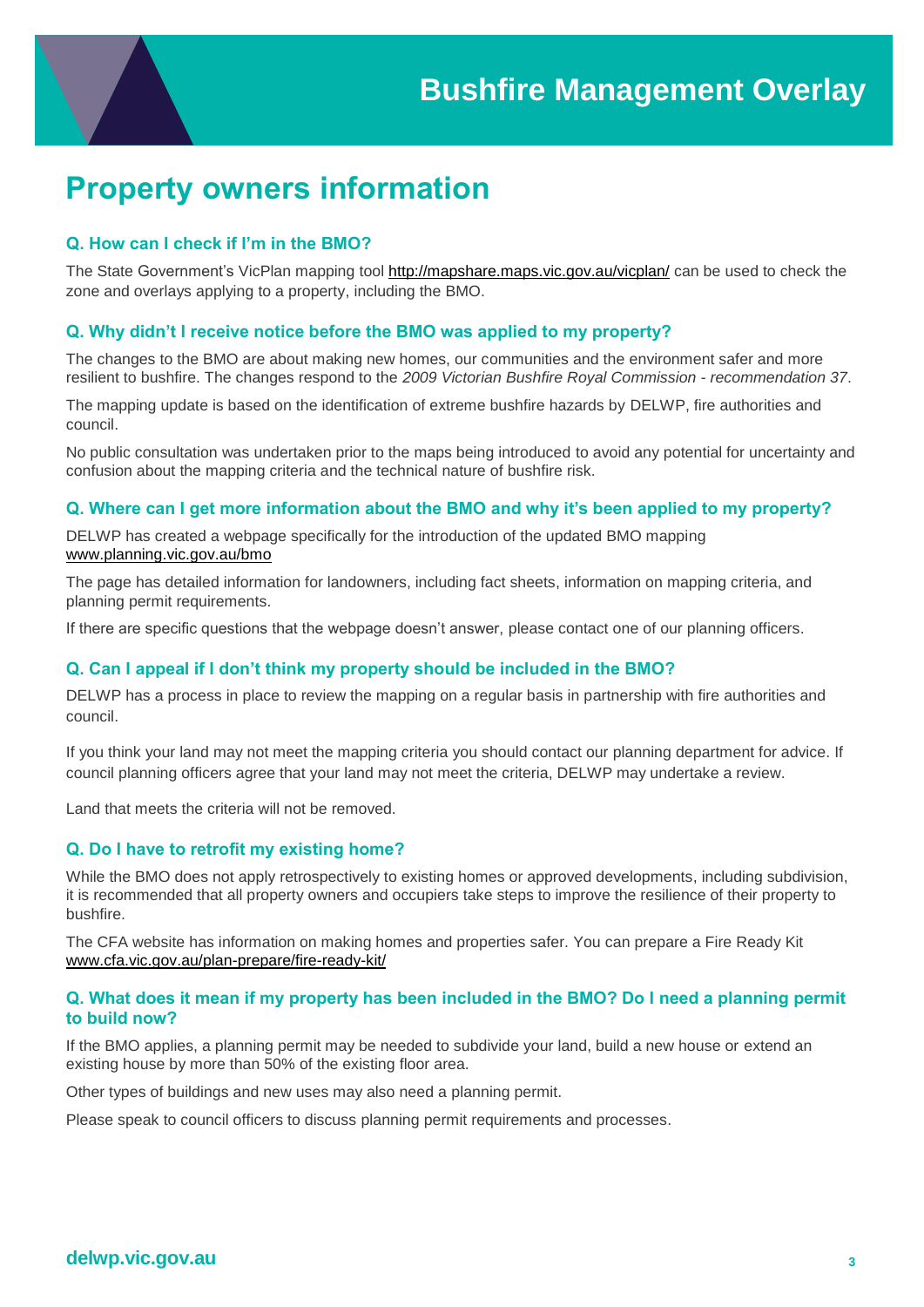# **Planning permit details**

## **Q. What will the planning permit require me to do?**

If a planning permit is required under the BMO, in addition to any other planning controls, you will need to meet specific bushfire application requirements. This may include completing bushfire site hazard and bushfire landscape assessments.

A planning permit **may** be granted by council once you have demonstrated that your proposed development meets the relevant application requirements and implements appropriate protection measures to manage bushfire risk.

*Technical Guide: Planning Permit Applications - Bushfire Management Overlay* details the process for preparing a planning permit application. It is available at [www.planning.vic.gov.au/bushfire-protection/bushfire-management](http://www.planning.vic.gov.au/bushfire-protection/bushfire-management-overlay)[overlay](http://www.planning.vic.gov.au/bushfire-protection/bushfire-management-overlay)

#### **Q. What bushfire protection measures will be required in the BMO?**

Although bushfire risk varies across our region, the bushfire protection measures in the BMO require future developments and uses to:

- Build to current bushfire construction standards
- Site the building away from the bushfire hazard
- Manage vegetation and fuel loads
- Install water tanks and provide fire truck access
- Refer your plan to the CFA, if required

A mandatory planning permit condition will require these measures to be implemented and maintained at all times by the landowner.

Vulnerable uses and developments such as schools and childcare facilities, and proposals in areas with significant landscape risk, may require additional bushfire protection measures. In these cases, broader landscape issues such as evacuation and availability of safer places must be considered as part of the planning permit process.

#### **Q. Are there any planning permit exemptions?**

There are some exemptions from applying for a planning permit under the BMO, including:

- Extensions to existing homes less than 50% of the existing floor area, and
- Construction of certain outbuildings, such as a shed or garage, if less than 100m<sup>2</sup>.

Other exemptions may apply for some uses and development. You can check with local council officers to see if exemptions apply.

#### **Q. What if I already have a planning or building permit?**

Approved planning permits will continue to operate until expiry.

If there is an approved building permit but no planning permit, or you are proposing to extend or amend an existing planning permit, you can view the Transitional Provisions Fact Sheet available at [www.planning.vic.gov.au/bmo.](http://www.planning.vic.gov.au/bmo) You can also check with our planning department.

## **Q. What does it mean if only part of my land is included in the updated mapping?**

The mapping is based on bushfire hazards, not property boundaries.

It is common for properties to only be partially included in the BMO.

The BMO planning requirements are only triggered if new development is proposed on the part of a property that is in the BMO.

## **<sup>4</sup> delwp.vic.gov.au**